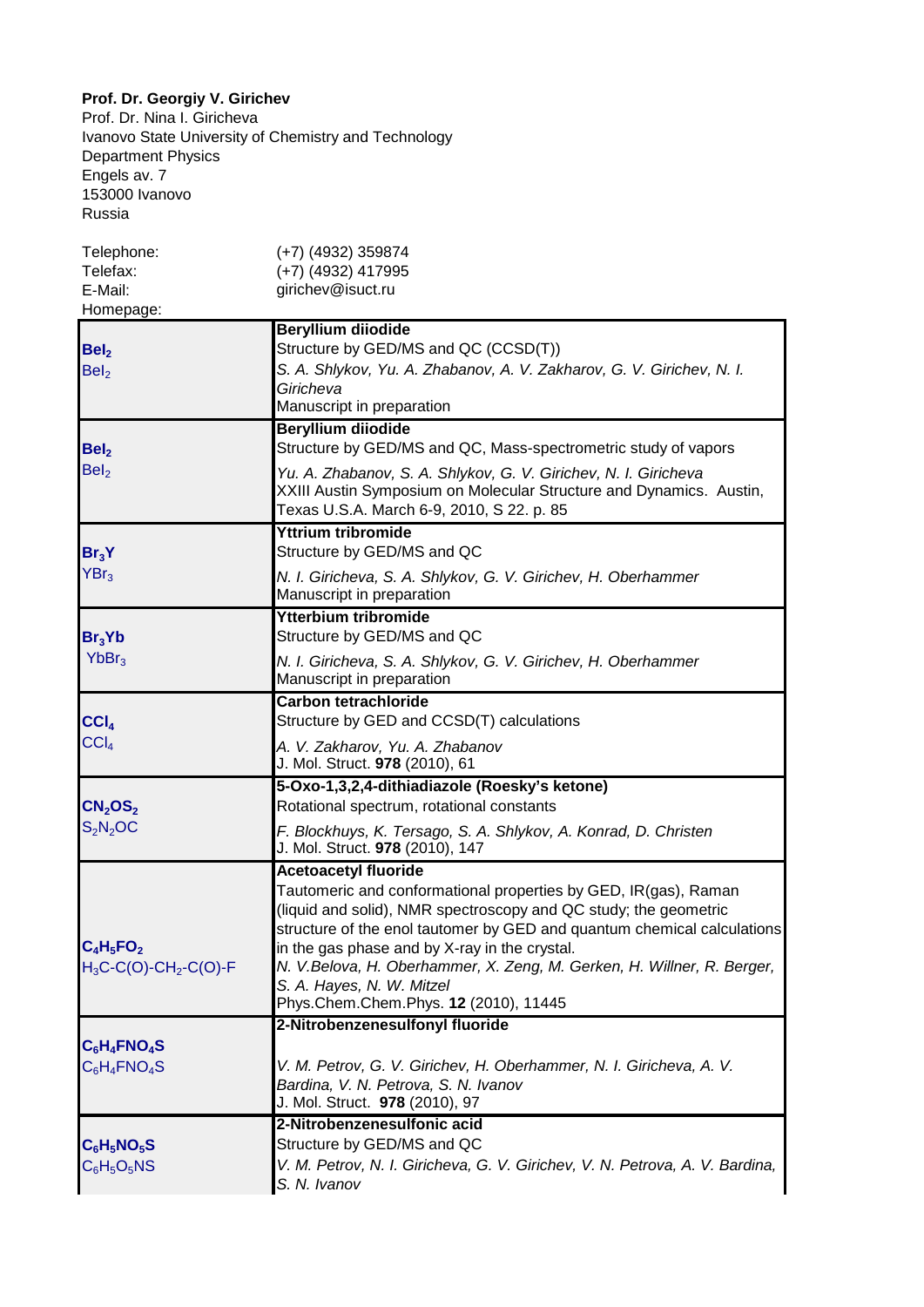|                                                      | XXIII Austin Symposium on Molecular Structure and Dynamics. Austin,<br>Texas U.S.A. March 6-9, 2010, S 19, p. 82 |
|------------------------------------------------------|------------------------------------------------------------------------------------------------------------------|
|                                                      | 2-Nitrobenzenesulfonamide                                                                                        |
| $C_6H_6N_2O_4S$<br>$C_6H_6N_2O_4S$                   | Structure by GED/MS and QC                                                                                       |
|                                                      | N. I. Giricheva, G. V. Girichev, Y. S. Medvedeva, S. N. Ivanov, A. V.                                            |
|                                                      | Bardina, V. M. Petrov                                                                                            |
|                                                      | Struct. Chem., 2010, DOI: 10.1007/s11224-010-9725-4                                                              |
|                                                      | 2-Nitrobenzenesulfonamide                                                                                        |
| $C_6H_6N_2O_4S$<br>$C_6H_6O_4N_2S$                   | Structure by GED/MS and QC                                                                                       |
|                                                      | N. I. Giricheva, Ju. S. Medvedeva, G. V. Girichev, V. M. Petrov, A. V.                                           |
|                                                      | Bardina, S. N. Ivanov                                                                                            |
|                                                      | XXIII Austin Symposium on Molecular Structure and Dynamics. Austin,                                              |
|                                                      | Texas U.S.A. March 6-9, 2010, S 19, p. 81                                                                        |
|                                                      | 1-Fluoro-1-methyl-silacyclohexane                                                                                |
|                                                      | GED, low temperature NMR, temperature dependent Raman<br>spectroscopy, QC                                        |
| $C_6H_{13}FSi$<br>SiC <sub>6</sub> H <sub>13</sub> F | S. Ó. Wallevik, R. Bjornsson, Á. Kvaran, S. Jonsdottir, G. V. Girichev, N.                                       |
|                                                      | I. Giricheva, K. Hassler, I. Arnason                                                                             |
|                                                      | Struct. Chem. 2010, doi:10.1016/j.molstruc.2010.02.059                                                           |
|                                                      | 1-Methyl-1-trifluoromethyl-1-silacyclohexane                                                                     |
|                                                      | GED, low temperature NMR, temperature dependent Raman                                                            |
| $C_7H_{13}F_3Si$                                     | spectroscopy, QC                                                                                                 |
| $SiC7H13F3$                                          | S. Ó. Wallevik, R. Bjornsson, Á. Kvaran, S. Jonsdottir, G. V. Girichev, N.                                       |
|                                                      | I. Giricheva, K. Hassler, I. Arnason<br>Struct. Chem. 2010, doi:10.1016/j.molstruc.2010.02.059                   |
|                                                      | <b>Copper pivalate dimer</b>                                                                                     |
| $C_{10}H_{18}Cu_2O_4$                                | Structure by GED/MS and QC                                                                                       |
| $Cu2C10H18O4$                                        | A. S. Alikhanyan, K. V. Didenko, G. V. Girichev, N. I. Giricheva, O. A.                                          |
|                                                      | Pimenov, S. A.Shlykov, G. A.Zhurko                                                                               |
|                                                      |                                                                                                                  |
|                                                      | Struct. Chem., accepted, DOI 10.1007/s11224-010-9722-7                                                           |
|                                                      | N,N'-Ethylene-bis(acetylacetoneiminato)zinc<br>Structure by GED/MS and QC                                        |
| $C_{12}H_{18}N_2O_2Zn$<br>$ZnC_{12}H_{18}N_{2}O_{2}$ | G. V. Girichev, N. I. Giricheva, E. D. Pelevina, N. V. Tverdova, N. P.                                           |
|                                                      | Kuz'mina, O. V. Kotova                                                                                           |
|                                                      | Zh. Strukt. Khim. 51 (2010), 29                                                                                  |
|                                                      | N,N-Bis(salicylidene)ethylenediaminozinc                                                                         |
| $C_{14}H_{16}N_2O_2Zn$                               | Structure by GED/MS and QC                                                                                       |
| $ZnC_{14}H_{16}N_2O_2$                               | G. V. Girichev, N. I. Giricheva, A. O. Symakov, N. V. Tverdova, N. P.                                            |
|                                                      | Kuz'mina, O. V. Kotova,                                                                                          |
|                                                      | Zh. Strukt. Khim. 51 (2010), 38                                                                                  |
|                                                      | Tris(hexafluoroacetylacetonato)samarium<br>Structure by GED/MS and QC                                            |
| $C_{15}H_3F_8O_6Sm$<br>$SmC_{15}F_{18}O_6H_3$        | N. V. Tverdova, G. V. Girichev, S. A. Shlykov, V. V. Rybkin, N. P.                                               |
|                                                      | Kuz'mina, O. V. Kotova                                                                                           |
|                                                      | Manuscript complete                                                                                              |
|                                                      | Tris(hexafluoroacetylacetonato)lanthanum                                                                         |
| $C_{15}H_3F_{18}LaO_6$                               | Structure by GED/MS and QC                                                                                       |
| La $C_{15}F_{18}O_6H_3$                              | N. V. Tverdova, G. V. Girichev, S. A. Shlykov, V. V. Rybkin, N. P.                                               |
|                                                      | Kuz'mina, O. V. Kotova                                                                                           |
|                                                      | Manuscript complete                                                                                              |
| $C_{15}H_3F_{18}NdO_6$<br>$NdC_{15}F_{18}O_6H_3$     | Tris(hexafluoroacetylacetonato)neodymium                                                                         |
|                                                      | Structure by GED/MS and QC                                                                                       |
|                                                      | N. V. Tverdova, G. V. Girichev, S. A. Shlykov, V. V. Rybkin, N. P.<br>Kuz'mina, O. V. Kotova                     |
|                                                      | Manuscript complete                                                                                              |
|                                                      | Tris(hexafluoroacetylacetonato)ytterbium                                                                         |
|                                                      |                                                                                                                  |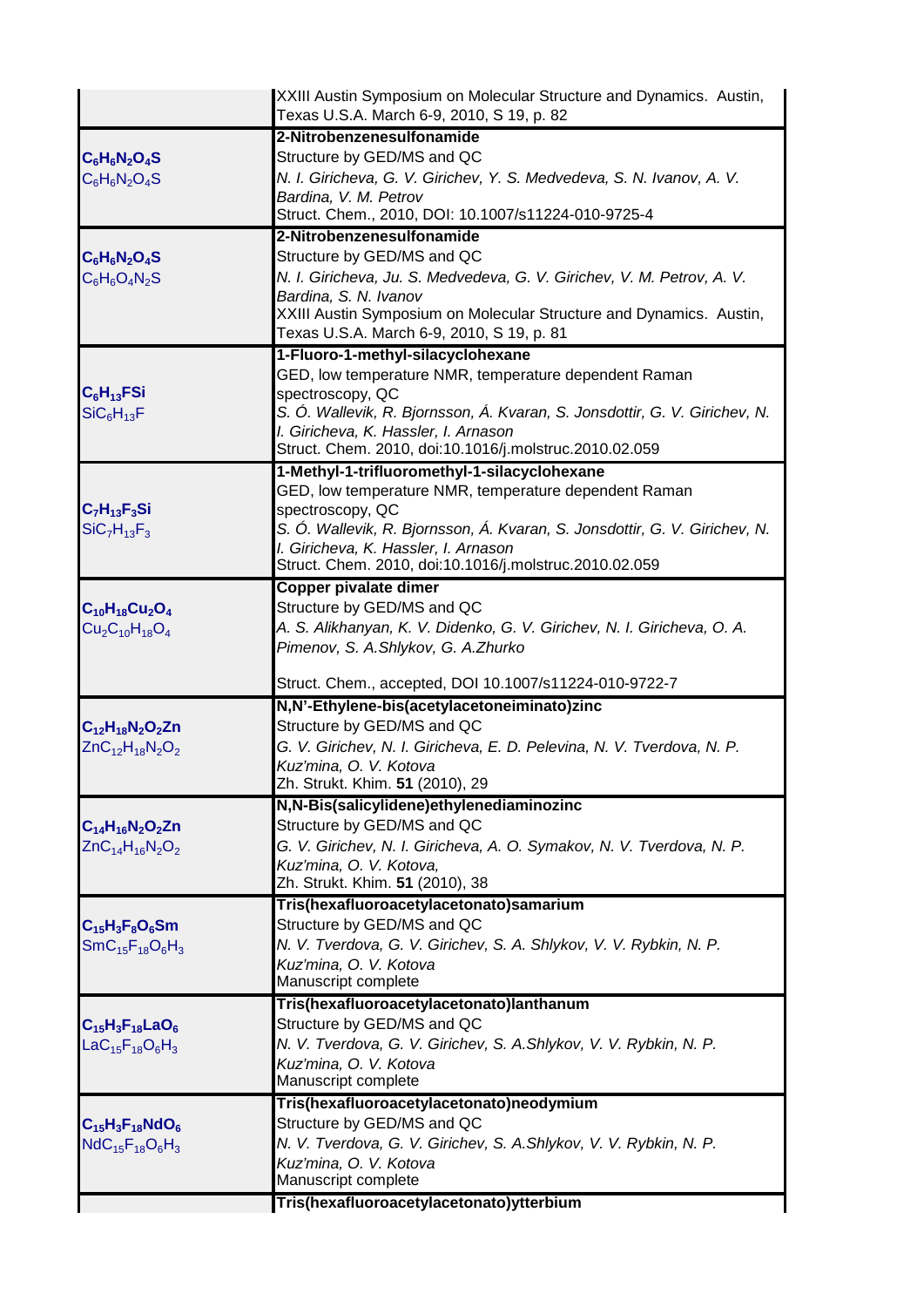| $C_{15}H_3F_{18}O_6Yb$<br>$C_{15}H_3F_{18}O_6Yb$                                              | Mass-spectrometric study of vapors<br>G. V. Girichev, V. V. Rybkin, V. V. Tunina, A. V. Krasnov, N. V.<br>Tverdova, N. P. Kuz'mina, I. G. Zaitseva<br>Russ. J. Inorg. Chem. 56 (2011), 99                                                                       |
|-----------------------------------------------------------------------------------------------|-----------------------------------------------------------------------------------------------------------------------------------------------------------------------------------------------------------------------------------------------------------------|
| $C_{15}H_{12}O_2$<br>$C_6H_5$ -C(O)-CH <sub>2</sub> -C(O)-C $_6H_5$                           | <b>Dibenzoylmethane</b><br>Tautomeric and conformational properties by GED and QC study<br>N. V. Belova, H. Oberhammer, G. V. Girichev<br>J.Struct.Chem. 2011. DOI: 10.1007/s11224-010-9687-6                                                                   |
| $C_{16}H_{16}N_2O_2$<br>$C_{16}H_{16}N_2O_2$                                                  | N,N-Bis(salicylidene)ethylenediamine<br>Structure by DFT calculations<br>V. V. Sliznev, G. V. Girichev<br>Zh. Strukt. Khim. 52 (2011), 22                                                                                                                       |
| $C_{20}H_{14}CuN_2O_2$<br>$CuH_{14}C_{20}O_2N_2$                                              | N,N-(o-Phenylen)-bis(salicylidenediamino)copper<br>Structure by GED/MS and QC<br>G. V. Girichev, N. I. Giricheva, E. D. Pelevina, N. V. Tverdova, N. P.<br>Kuz'mina, O. V. Kotova<br>Struct. Chem., accepted                                                    |
| $C_{20}H_{14}N_2NiO_2$<br>$NiH_{14}C_{20}O_2N_2$                                              | N,N-(o-Phenylen)-bis(salicylidenediamino)nickel<br>Structure by GED/MS and QC<br>G. V. Girichev, N. I. Giricheva, E. D. Pelevina, N. V. Tverdova, N. P.<br>Kuz'mina, O. V. Kotova<br>Manuscript complete                                                        |
| $C_{20}H_{14}N_{2}O_{2}Zn$<br>ZnH <sub>14</sub> C <sub>20</sub> O <sub>2</sub> N <sub>2</sub> | N,N-(o-Phenylen)-bis(salicylidenediamino)zinc<br>Structure by GED/MS and QC<br>G. V. Girichev, N. I. Giricheva, N. V. Tverdova, E. D. Pelevina, N. P.<br>Kuzmina, O. V. Kotova<br>J. Mol. Struct. 978 (2010), 78                                                |
| $C_{28}H_{28}CuN_4$<br>$CuC28H28N4$                                                           | Octamethylporphyrin copper<br>Structure by GED/MS and QC<br>G. V. Girichev, N. I. Giricheva, O. A. Golubchikov, Y. V. Mimenkov, Al. S.<br>Semeikin, S. A. Shlykov<br>J. Mol. Struct. 978 (2010), 163                                                            |
| $\mathsf{C}_{28}\mathsf{H}_{28}\mathsf{N}_4\mathsf{S}$ n<br>$SnN4C28H28$                      | Tin(II) octamethylporphyrin<br>Structure by GED/MS and QC<br>A. E. Pogonin, Yu. V. Minenkov, S. A. Shlykov, A. S. Semeikin, G. V.<br>Girichev<br>XXIII Austin Symposium on Molecular Structure and Dynamics. Austin,<br>Texas U.S.A. March 6-9, 2010, p.S20(83) |
| $C_{32}H_{16}CuN_8$<br>$CuN_8C_{32}H_{16}$                                                    | <b>Copper phthalocyanine</b><br>Structure by GED/MS and QC<br>N. V. Tverdova, G. V. Girichev, N. I. Giricheva, O. A. Pimenov<br>Struct. Chem., accepted, DOI 10.1007/s11224-010-9715-6                                                                          |
| $C_{33}H_{57}AlO_6$<br>$AIO6C33H57$                                                           | Aluminium dipivaloylmethanate<br>Structure by GED/MS and QC<br>N. V. Belova, B. Dalhus, G. V. Girichev, N. I. Giricheva, A. Haaland, N. P.<br>Kuzmina, T. A. Zhukova<br>J. Struct. Chem. 2011.DOI 10.1007/s11224-010-9729-0                                     |
| $C_{33}H_{57}GaO_6$<br>$GaO_6C_{33}H_{57}$                                                    | Gallium dipivaloylmethanate<br>Structure by GED/MS and QC<br>N. V. Belova, G. V. Girichev, N. I. Giricheva, T. A. Zhukova, N. P.<br>Kuzmina<br>Izv. Vys. Uch. Zav., Khim. Khim. Tekhnol., 2011 in press                                                         |
| $C_{42}H_{39}N_{15}S_3$                                                                       | Trithiadiazoletri macrocycle<br>Structures DFT calculations                                                                                                                                                                                                     |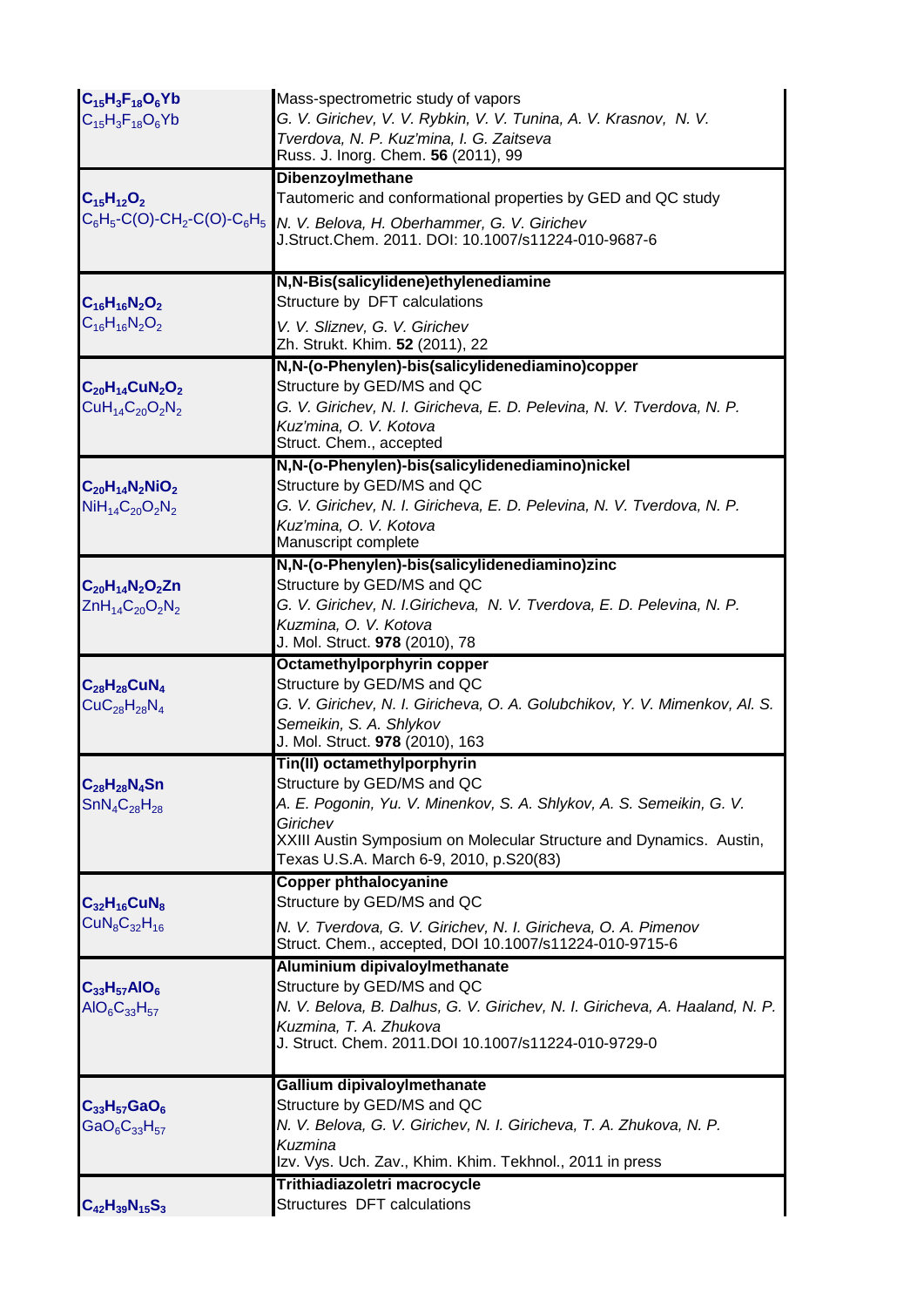|                    | Yu. A. Zhabanov, A. V. Zakharov, M. K. Islyaikin<br>XXIII Austin Symposium on Molecular Structure and Dynamics. Austin,<br>Texas U.S.A. March 6-9, 2010, p.S23(86) |
|--------------------|--------------------------------------------------------------------------------------------------------------------------------------------------------------------|
|                    | <b>Tellurium tetrachloride</b>                                                                                                                                     |
| Cl <sub>4</sub> Te | Structure by GED/MS and QC                                                                                                                                         |
| TeCl <sub>4</sub>  | S. A. Shlykov, N. I. Giricheva, A. V. Titov, M. Szwak, D. Lentz, G. V.                                                                                             |
|                    | Girichev                                                                                                                                                           |
|                    | Dalton Trans. 39 (2010), 3245                                                                                                                                      |
|                    | <b>Dysprosium triiodide</b>                                                                                                                                        |
| Dyl <sub>3</sub>   | Structure and nuclear dynamics by GED/MS and QC                                                                                                                    |
|                    | S. A. Shlykov, N. I. Giricheva, E. A. Lapykina, G. V. Girichev, H.                                                                                                 |
|                    | <b>Oberhammer</b>                                                                                                                                                  |
|                    | J. Mol. Struct. 978 (2010), 170                                                                                                                                    |
|                    | <b>Erbium triiodide</b>                                                                                                                                            |
| Erl <sub>3</sub>   | Structure and nuclear dynamics by GED/MS and QC                                                                                                                    |
|                    | S. A. Shlykov, N. I. Giricheva, E. A. Lapykina, G. V. Girichev, H.                                                                                                 |
|                    | <b>Oberhammer</b>                                                                                                                                                  |
|                    | J. Mol. Struct. 978 (2010), 170                                                                                                                                    |
|                    | <b>Tellurium tetrafluoride</b>                                                                                                                                     |
| $F_4Te$            | Structure by GED/MS and QC                                                                                                                                         |
| TeF <sub>4</sub>   | S. A. Shlykov, N. I. Giricheva, A. V. Titov, M. Szwak, D. Lentz, G. V.                                                                                             |
|                    | Girichev                                                                                                                                                           |
|                    | Dalton Trans. 39 (2010), 3245                                                                                                                                      |
|                    | Gadolinium triiodide                                                                                                                                               |
| GdI <sub>3</sub>   | Structure and nuclear dynamics by GED/MS and QC                                                                                                                    |
|                    | S. A. Shlykov, N. I. Giricheva, E. A. Lapykina, G. V. Girichev, H.                                                                                                 |
|                    | <b>Oberhammer</b>                                                                                                                                                  |
|                    | Struct. Chem. DOI: 10.1007/s11224-010-9709-4                                                                                                                       |
|                    | <b>Holmium triiodide</b>                                                                                                                                           |
| Hol <sub>3</sub>   | Structure and nuclear dynamics by GED/MS and QC                                                                                                                    |
|                    | S. A. Shlykov, N. I. Giricheva, E. A. Lapykina, G. V. Girichev, H.                                                                                                 |
|                    | <b>Oberhammer</b>                                                                                                                                                  |
|                    | J. Mol. Struct. 978 (2010), 170                                                                                                                                    |
|                    | <b>Praseodymium triiodide</b>                                                                                                                                      |
| $I_3$ Pr           | Structure and nuclear dynamics by GED/MS and QC                                                                                                                    |
| PrI <sub>3</sub>   | S. A. Shlykov, N. I. Giricheva, E. A. Lapykina, G. V. Girichev, H.                                                                                                 |
|                    | Oberhammer                                                                                                                                                         |
|                    | Struct. Chem. DOI: 10.1007/s11224-010-9709-4                                                                                                                       |
|                    | <b>Terbium trijodide</b>                                                                                                                                           |
| $I_3$ Tb           | Structure and nuclear dynamics by GED/MS and QC                                                                                                                    |
| Tbl <sub>3</sub>   | S. A. Shlykov, N. I. Giricheva, E. A. Lapykina, G. V. Girichev, H.                                                                                                 |
|                    | <b>Oberhammer</b>                                                                                                                                                  |
|                    | J. Mol. Struct. 978 (2010), 170                                                                                                                                    |
|                    | Antimony(III) oxide                                                                                                                                                |
| $O_6Sb_4$          | Structure by GED/MS and QC                                                                                                                                         |
| $Sb_4O_6$          | S. L. Masters, G. V. Girichev, S. A. Shylkov                                                                                                                       |
|                    | Dalton.Trans., submitted                                                                                                                                           |
|                    | Rare earth dipivaloylmethanates                                                                                                                                    |
|                    | Mass-spectrometric study of overheated vapors                                                                                                                      |
|                    |                                                                                                                                                                    |
|                    | G. V. Girichev, N. V. Belova, N. K. Chang, S. A. Shlykov, N. P. Kuzmina                                                                                            |
|                    | Zh. Neorg. Khim., in press                                                                                                                                         |
|                    | <b>Chalcogen tetrahalides</b>                                                                                                                                      |
|                    | Structure and conformations by QC                                                                                                                                  |
|                    | H. Oberhammer, S. A. Shlykov                                                                                                                                       |
|                    | Dalton Trans. 39 (2010), 2838                                                                                                                                      |